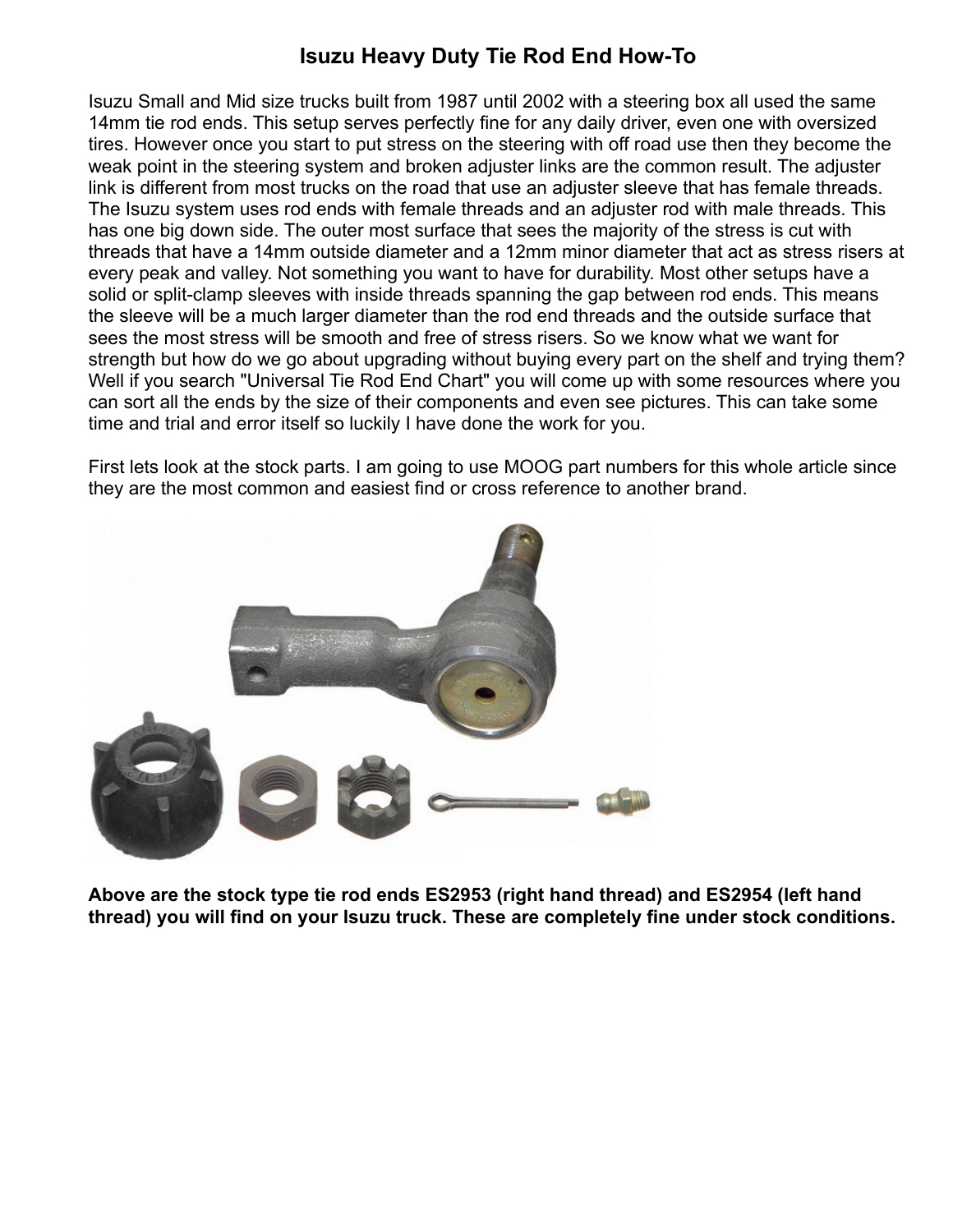

**Above you will see the only two adjuster rods sold by MOOG for the Isuzu. The longer one on the top ES3089S measures 8.42" from end to end and is listed for 2WD Isuzu Pickup Trucks. The shorter one on the bottom ES3090S measures 6.63" from end to end and is listed for Amigo 1988-1994, 4WD pickup 1988-1995, Rodeo 1991-1995, Trooper 1987-1991.**

**1992 to 1995 Trooper (without fender flares) and 1996 to 1997 Rodeo applications use slightly longer adjuster rods. Which are not sold. However, the longer rod at the top is 1.79" longer than the bottom one and should work fine for such applications. It may just need to be shortened slightly. The 1995 to 2002 models can use this rod too.** 

So now we see what we have to work with so how do we narrow our search down? Well if you looked at the chart you will see there is actually a few pairs of ends that will physically fit and make the connection between the center link and the knuckle with little to no modification. The number one reason I chose the upgraded parts below was for availability. Lots of part numbers give us the strength and fitment we want but some are hard to get off the shelf and some even use odd threads that you cannot buy an adjuster sleeve for. So after figuring out what works, and calling parts stores to see what was always in stock, that led me to ES3369T and ES3370T these ends happen to be for a 1997 to 2003 Ford F150 4WD truck. Is doesn't get much more "common" than that.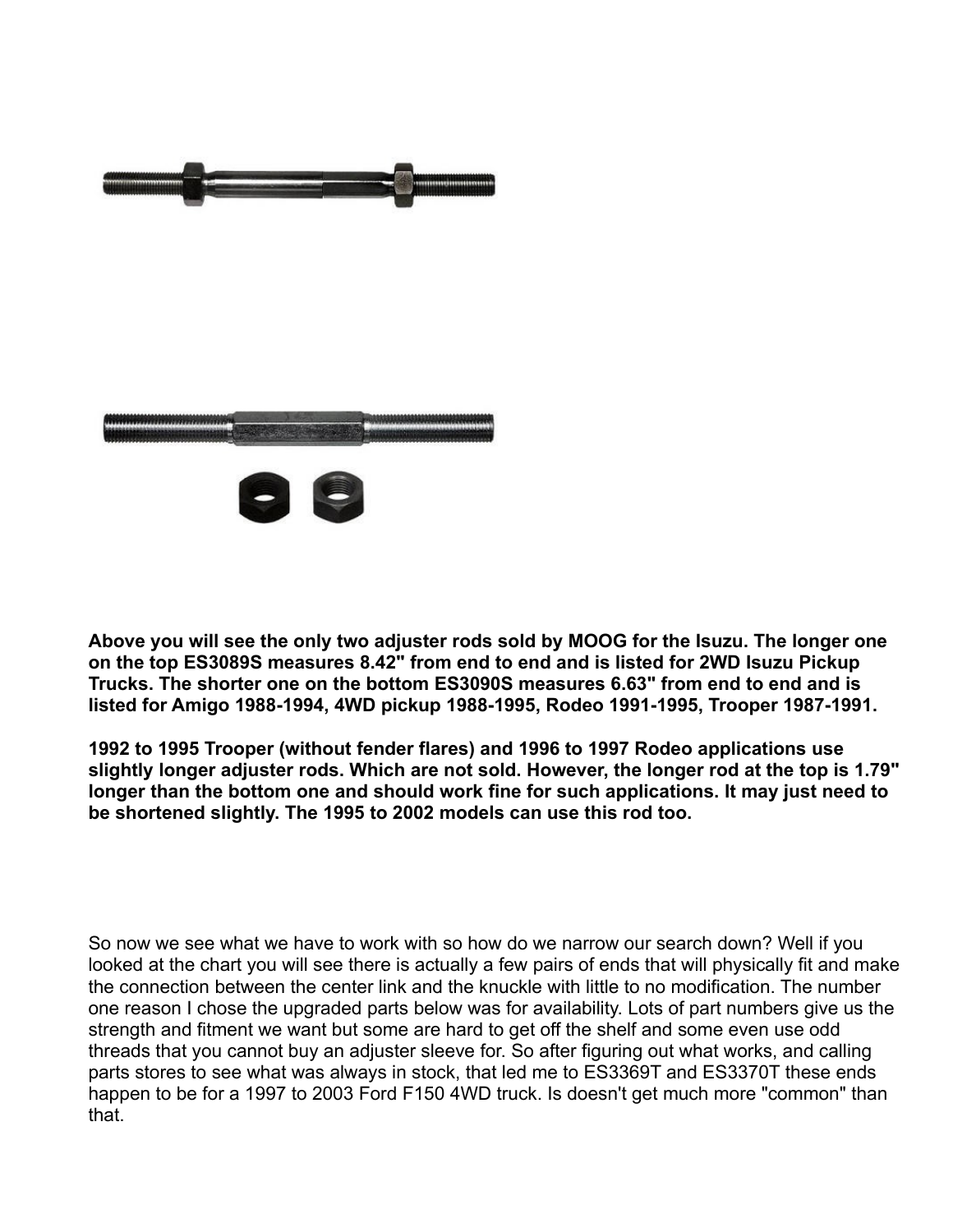

**Above is Moog ES3369T and ES3370T which upgrades the rod thread to 18mm but keeps the same stud thread and taper so it will bolt up to the stock knuckle.**



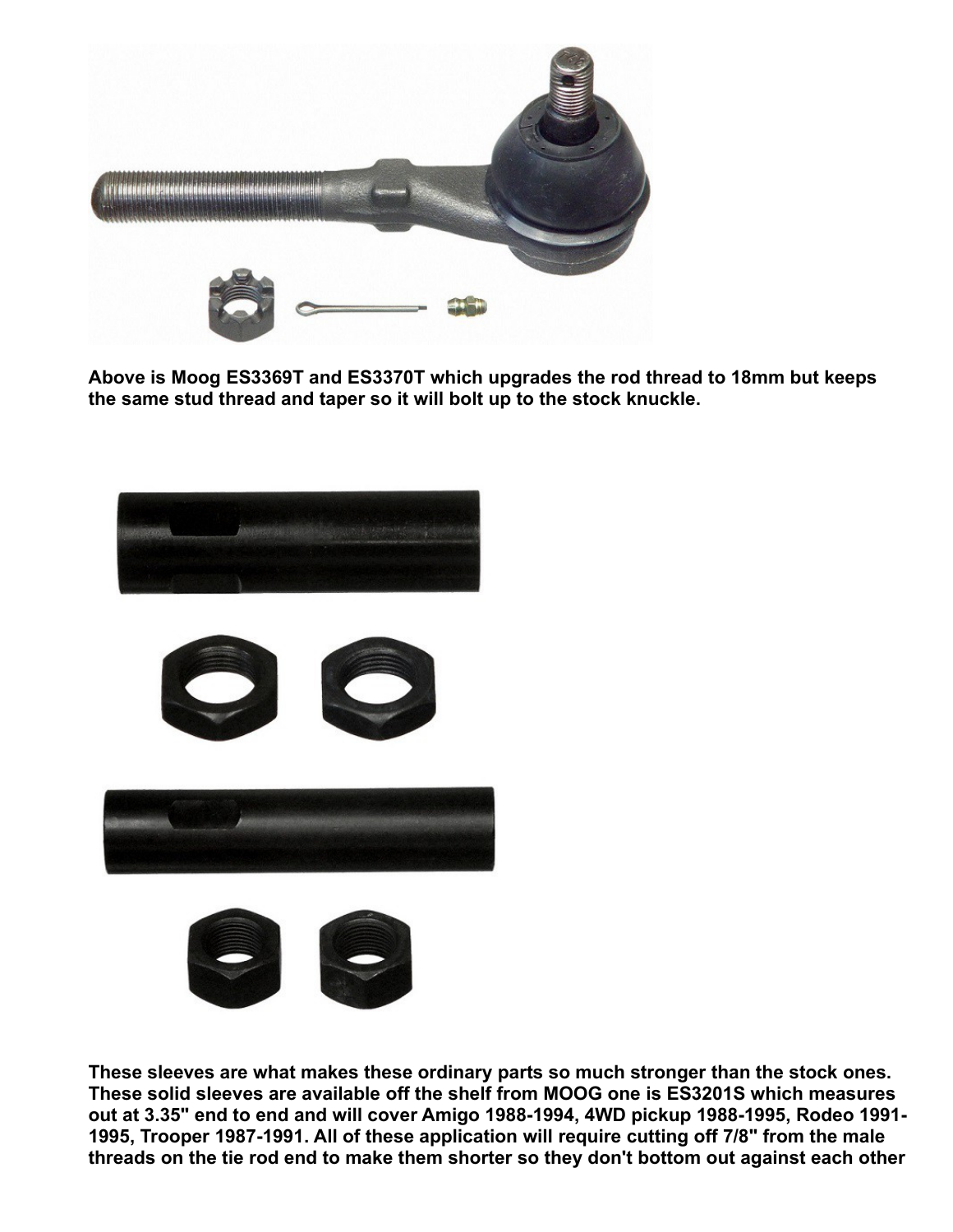**in the sleeve and allow for proper alignment.**

**1992 to 1995 Trooper (without fender flares) and 1996 to 1997 Rodeo applications can use the other sleeve which is ES3368S which measures out at 4.53". 1995 Troopers with the fender flares and all years until 2002 are an extra inch per side wider than the previous model. This means that each tie rod ends will protrude from the sleeve an extra half inch which should not pose any problem. There are no other sleeves that are longer with M18 threads.** 

The very last thing you need to address is the rod end stud. It uses same size fastener as the original however the new stud is a bit longer. This allows the nut to bottom out to the taper before it clamps down on the knuckle. So you simply need to install a thick washer or lock washer to take up the space. You will know you have it right when the castle nut groove lines up nicely with the hole in the stud. The cotter pin should have full engagement in the castle grooves and should not stick up above it.



**Here is the finished installation on a 1990 Trooper. Remember to set the length of the tie rods as best you can to match the old ones you take off. This will get you close enough to drive to the alignment shop. If the caster and camber were good before then all you will**